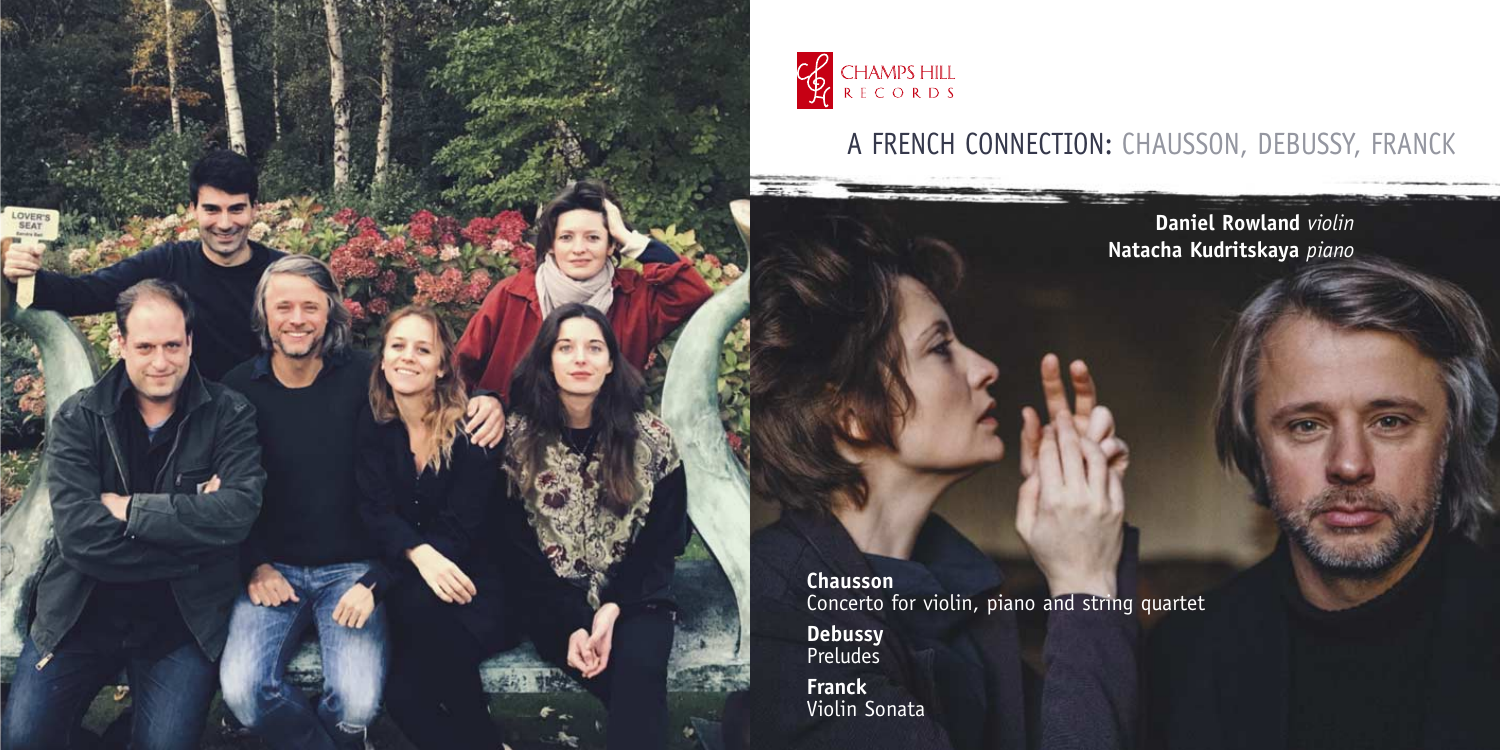Natacha and I are overjoyed to present this new recording of two wonderful, luscious, gorgeously romantic pieces, one a perennial favourite, the other still all too rarely heard. Both works have a special place in my heart, and have been special to me since childhood. In fact I can very well remember the time I first heard them. The Chausson record came by mail order to the family home in Weerselo in the Dutch countryside. The 'music den' was in the basement and that's where I excitedly lowered the needle onto the vinyl disc (with my soon-tobe teacher Igor Oistrakh on violin). After the dramatic opening statement in the piano and quartet there's a heartfelt lyrical passage that builds up to the tremendous, surging, solo violin entrance. So thrilled was I that I jumped and hit my head on the ceiling! The whole piece in this unique combination of instruments is by turns tender, sweet, sorrowful, passionate, joyously exuberant and, indeed, extremely exciting! Recording it at Champs Hill with dear friends Natacha, Francesco, Asia, Joel and Maja was a wonderful experience.

My first encounter with the Franck sonata was not long after that, during a student concert at a summer masterclass in the Ardennes. Another student played this astonishingly passionate and moving piece and I remember asking her, 'what was that amazing sonata?' Somewhat surprised, she replied, 'That was the Franck,

of course, don't you know it?' From that day I did, and every performance is an emotional journey. Franck fell deeply in love, later in life and this affair led not only to a huge row with Saint-Saens (who liked the same lady), but also seems to have unlocked a new depth of feeling in his music, leading to the startlingly emotional piano quintet, and this sublime sonata. It was a wedding gift for the supreme virtuoso Ysaÿe and for Natacha and me the whole piece feels like a life story, or indeed a love story. From the tender and shy beginning, through the passion and turbulence in the second movement, and the infinitely sad ending of the third, to the glorious, ultimately triumphant finale, there really isn't another piece quite like it.

We are also delighted to bring the world-premiere recording of these beautiful arrangements of three Debussy preludes by our friend, Craig White. Thank you Craig, for these lovely, inspirational additions to the violin–piano repertoire!

And very big thanks to the uniquely supportive and generous Mary and David Bowerman, for whose kindness and warmth I am endlessly grateful. I know that David loved the Franck as much as I do, and Natacha and I would like to dedicate this recording to David, with much affection, in loving memory.

Daniel Rowland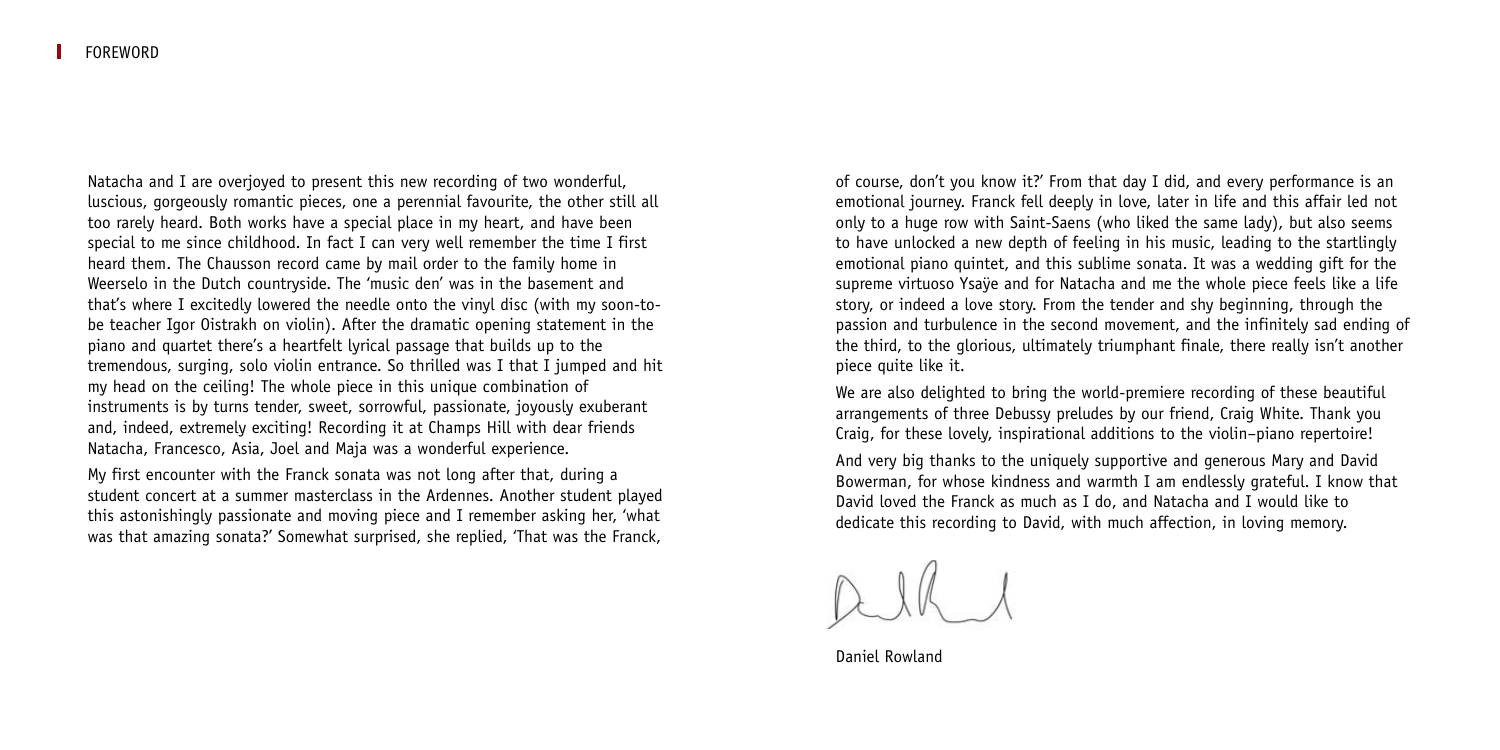# TRACK LISTING

Ernest Chausson *(1855–1899)* **CONCERTO FOR VIOLIN, PIANO & STRING QUARTET IN D MAJOR** Op.21

| 1              | Decide - Calme - Anime<br>i                                                                                       | 14'26 |
|----------------|-------------------------------------------------------------------------------------------------------------------|-------|
| $\overline{c}$ | ii<br>Sicilienne                                                                                                  | 4'27  |
| 3              | <i>iii</i> Grave                                                                                                  | 10'22 |
| 4              | $iv$ Très animé                                                                                                   | 11'02 |
|                | Daniel Rowland; Natacha Kudritskaya; Francesco Sica; Asia Jiménez Antón de Vez;<br>Joel Waterman; Maja Bogdanović |       |
|                | Claude Debussy (1862-1918)                                                                                        |       |
|                | <b>PRELUDES</b> arr. Craig White (b.1984)                                                                         |       |
| 5              | Canope: Très calme et doucement triste (Book II, No.1)                                                            | 3'45  |
| 6              | Bruyeres: Calme (Book II, No.5)                                                                                   | 2'59  |
| 7              | La Puerta del Vino: Mouvement de Habanera (Book II, No.3)                                                         | 3'32  |
|                | Daniel Rowland & Natacha Kudritskaya                                                                              |       |
|                | César Franck (1822-1890)                                                                                          |       |
|                | VIOLIN SONATA IN A MAJOR                                                                                          |       |
| 8              | Allegro ben moderato<br>$\mathbf{I}$                                                                              | 6'16  |
| 9              | Allegro<br>ÎÍ                                                                                                     | 8'04  |
| 10             | Recitativo fantasia. Ben moderato<br>ÎÎÎ                                                                          | 7'46  |
| 11             | Allegro poco mosso<br>$\dot{I}V$                                                                                  | 6'19  |
|                | Daniel Rowland & Natacha Kudritskaya                                                                              |       |

*Total: 78'58*

Produced and Edited by Matthew Bennett<br>Engineered and Mastered by Dave Rowell<br>Recorded on 22nd to 24th October 2018 in the Music Room, Champs Hill, West Sussex, UK

Cover and other photo of Daniel and Natacha: Emily Turkanik Rear cover: Matthew Bennett

Executive Producer for Champs Hill Records: Alexander Van Ingen Label Manager for Champs Hill Records: Rebecca Dixon

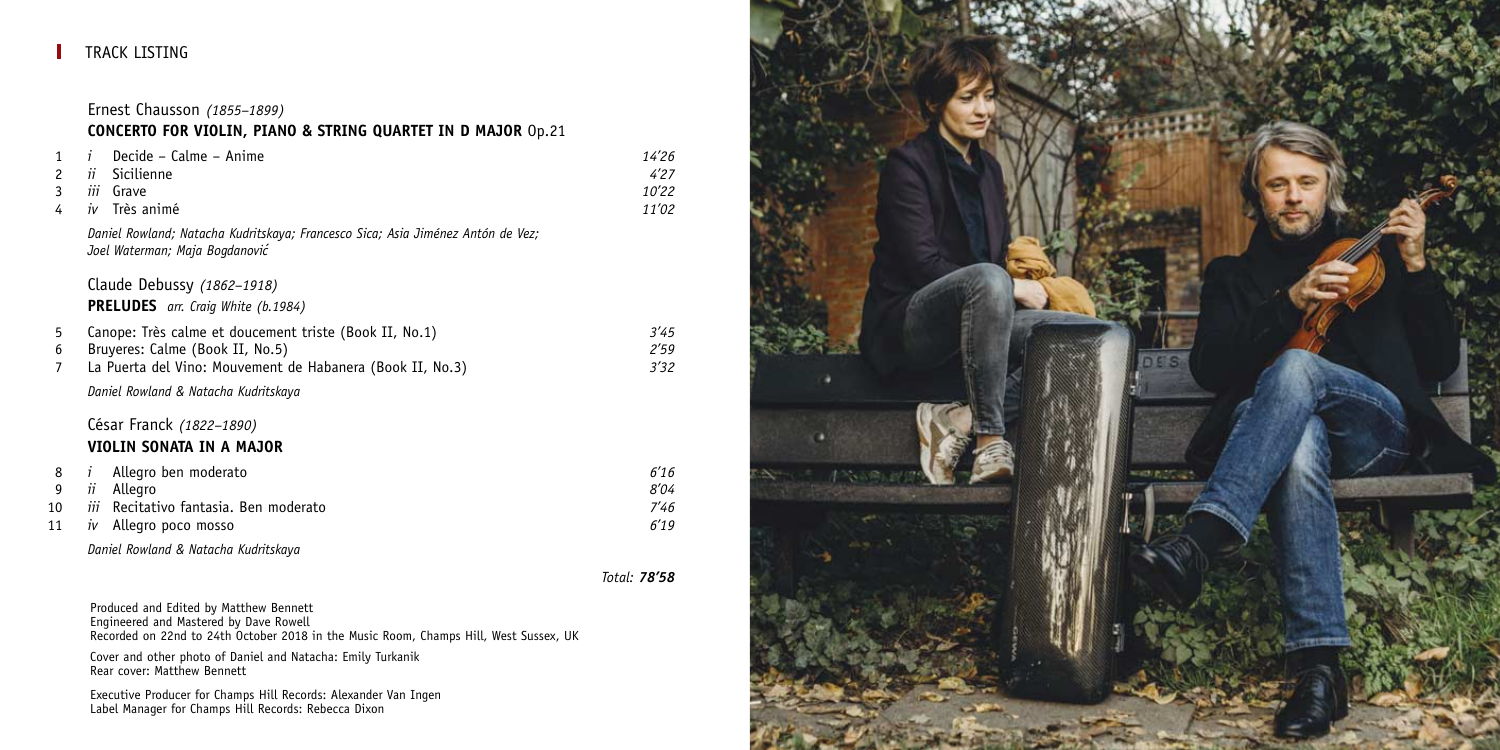Between 1871 and the beginning of the First World War, Paris became the nexus point for a dazzling array of artistic endeavour, from fashion and cuisine to painting and music. This golden age of peace and prosperity inspired music of exquisite charm, melodic flair, and insatiable joie de vivre, which later became known as the Belle Époque. French composers during this period tended to fall into one of two distinct camps – those determined to establish an independent French school, free of Italian and (most especially) German influence; and those who, having fallen under the spell of Wagner's epic melodramas, radiated a heady, sensual allure, scented strongly by intense chromatic harmonies.

Ernest Chausson belonged firmly to the latter group, although he was a comparatively late starter – having quit the legal profession, he was 24 before embarking on his advanced music studies under Jules Massenet and César Franck (whose violin sonata closes this disc). The fact that he left behind so tantalisingly few major works was the tragic consequence of a fatal accident, when he lost control of his bicycle on a steep hill and smashed into a wall with such force that he was killed outright.

Chausson was occasionally afflicted by periods of depression, which tended to stifle his creative urge and in part explains why it took him two years (on and off) to complete his concerto-sextet, scored for the unique combination of piano, violin and string quartet. Dedicated to the great Belgian violinist and composer Eugène Ysaÿe, the concerto (as the title implies) focuses on the piano and solo violin as the music's principle protagonists – this is especially apparent in the ripely expressive opening movement. Yet there is little sign of virtuosity for its own sake, nor of the 'accompanying' string quartet being relegated merely to the background. Following the dance-like strains of a Sicilienne, which composer Vincent d'Indy memorably described as 'the gardens where bloom the charming

fancies of Gabriel Fauré', the *Grave* slow movement arrestingly offsets a sense of brooding melancholy against lighter moments of poignant reflection. The *rondo*style *finale* brings the work full circle with subtle thematic references to previous movements gradually building up a head of steam for the final emphatic peroration.

Debussy was music's gentle revolutionary. He approached everything by stealth, cocooning his audiences in a sensual web of textures and sonorities that appeared to suspend time and place. 'Everything with me is instinctive and unreasonable,' he once said. 'I have no experience at all – only instinct.' When challenged by one of his professors at the Paris Conservatory as to what rule he followed when failing to resolve harmonic dissonances, he replied disarmingly, 'Mon plaisir!' For Debussy, music was not something cast in a fixed form, obeying centuries-old concepts of structural counterpoint, but living, organic tissue, growing naturally out of an infinitely malleable variety of rhythms, harmonies and colours.

Although Debussy did not particularly like the comparison, his later music was perceived as sharing certain characteristics with the Impressionist painters Monet (especially), Sisley, Renoir, Cézanne, Manet and Pissarro. Such comparisons are by their very nature tenuous, yet there are indeed striking correspondences between the Impressionists' tendency towards softening structural outlines and absorbed fascination with the play of light and colour, and the intoxicating musical brushwork of Debussy's Préludes.

In a letter to his publisher Durand, Debussy wrote in 1907: 'I am increasingly convinced that music is not, in essence, a thing which can be cast into a traditional and fixed form. It is made up of colours and rhythms.' This is the key that unlocks the door to his two books of Préludes (originally for solo piano), in which all expressive inessentials have been pared away and discarded. Each book is a veritable catalogue of novel effects and ingenious textural interplay. One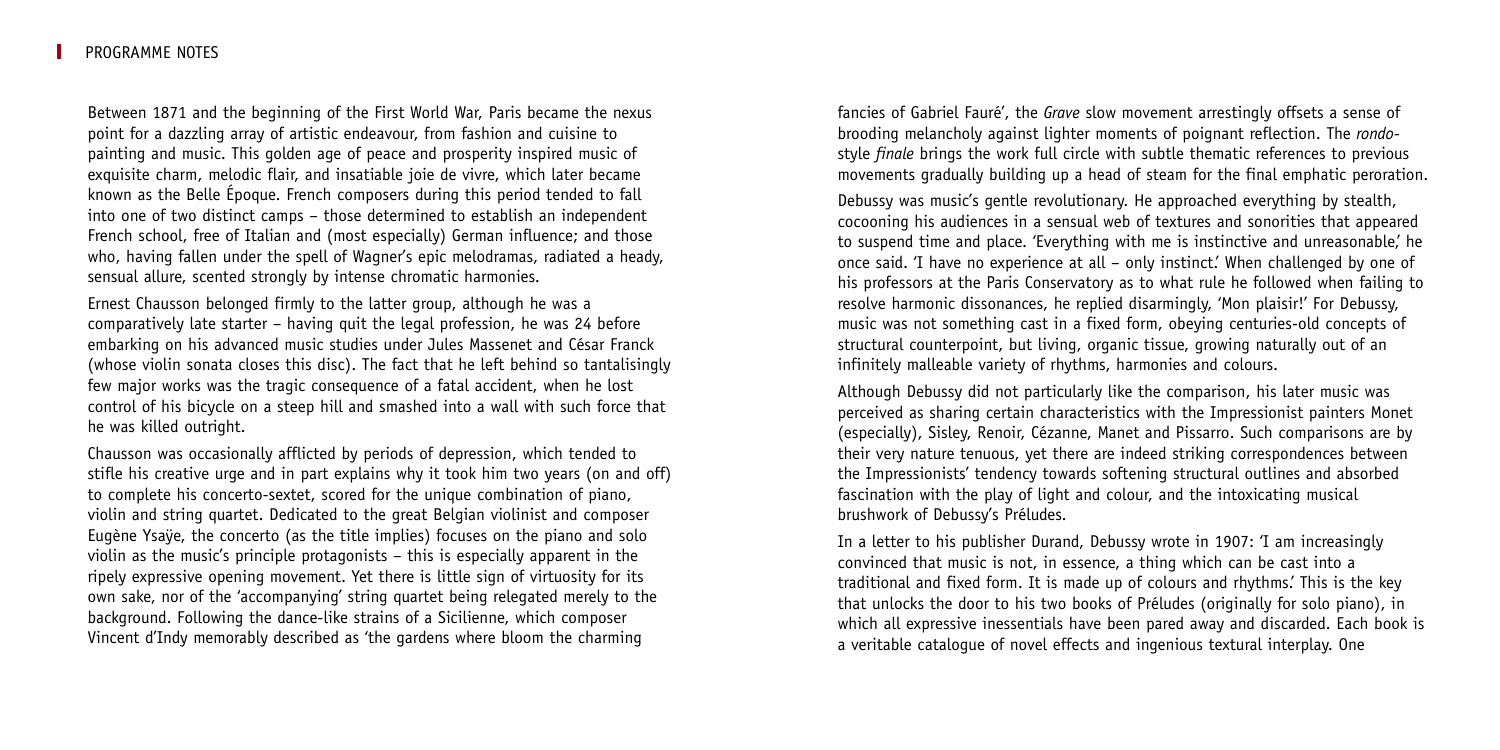interesting touch is Debussy's insistence that the individual titles be given at the end of each piece, so that the performer might be able to form his own impressions before discovering the true source of Debussy's inspiration.

The title *Canope* refers to the Canopic jars into which ancient Egyptians used to place the digestive organs of the deceased to accompany them on their journey to the afterlife. Amongst Debussy's most prized possessions was a pair of Canopic jars which he displayed proudly on his mantelpiece at home. The first prelude of Book 2 to be completed, *Bruyères*, transports us to the moors of the Scottish Highlands, where one can only stare in wonder at the breathtaking scenery and inhale the gentle perfume of the heather in bloom. *La Puerta del Vino* ('Wine Gate') takes its name from a 13th-century gateway in the Alhambra Palace in Granada, as depicted on a postcard sent to him by his friend and fellow composer, Manuel de Falla.

If Debussy created soundworlds with their own unique harmonic and instrumental flavouring, César Franck's instinct for colour was honed initially in the organ loft and later (like Chausson) as the result of falling under the spell of the New German School, spearheaded by Liszt and Wagner. Whereas Debussy and Chausson tended in general towards descriptive titles, Franck believed fervently in the supremacy of the chorale, symphony and sonata.

A late developer, Franck was in his sixties before discovering his true creative voice. Until then, composing played second fiddle to his principal vocation as one of Europe's leading organists and experts in organ construction. Starting out as a piano prodigy, he shunned the bright lights of a potential virtuoso career for the more parochial life of a church musician, becoming organist at St Clotilde, Paris, in 1858.

When, four years later, Franck produced a set of six organ pieces that won Liszt's enthusiastic approval, he felt tempted to make the break as a full-time composer. Yet, by now, the 40-year-old musician was so deeply entrenched in French cultural life as both organist and pedagogue that such a dramatic change seemed unimaginable. When in 1872 he was appointed professor of organ at the Paris Conservatory, it appeared he might become embroiled in the world of academia. However, after helping (the previous year) to set up the Société Nationale de Musique, created specifically to promote outstanding French instrumental and orchestral music, Franck became convinced that this was where his future lay.

Adapting Liszt's innovative cyclic techniques, whereby musical ideas recur in the same work in a variety of contexts, Franck forged a new creative style which during the 1880s erupted in a series of unequivocal masterworks, including the D minor Symphony; Symphonic Variations for piano and orchestra; Prélude, Choral et Fugue and Prélude, Aria et Final for solo piano; an epic String Quartet; and the A major Violin Sonata.

The sonata was inspired originally by the marriage of fellow-Belgian and celebrated virtuoso violinist Eugène Ysaÿe to Louise Bordeau. Cast in four movements, it is a work of spectacular contrasts, opening with a sublimely contented *Allegro ben moderato*, before riding out a stormy *Allegro* and emotionally intense *Recitativo* (both musical metaphors for life's slings and arrows), resolving all strife in an exultant *Allegro* finale of heartfelt radiance. It was composed 'con amore', according to Ysaÿe, who gave the sonata's premiere to his assembled wedding guests, despite a lighting failure which meant he was forced to perform most of it in the near-darkness from memory.

*Julian Haylock*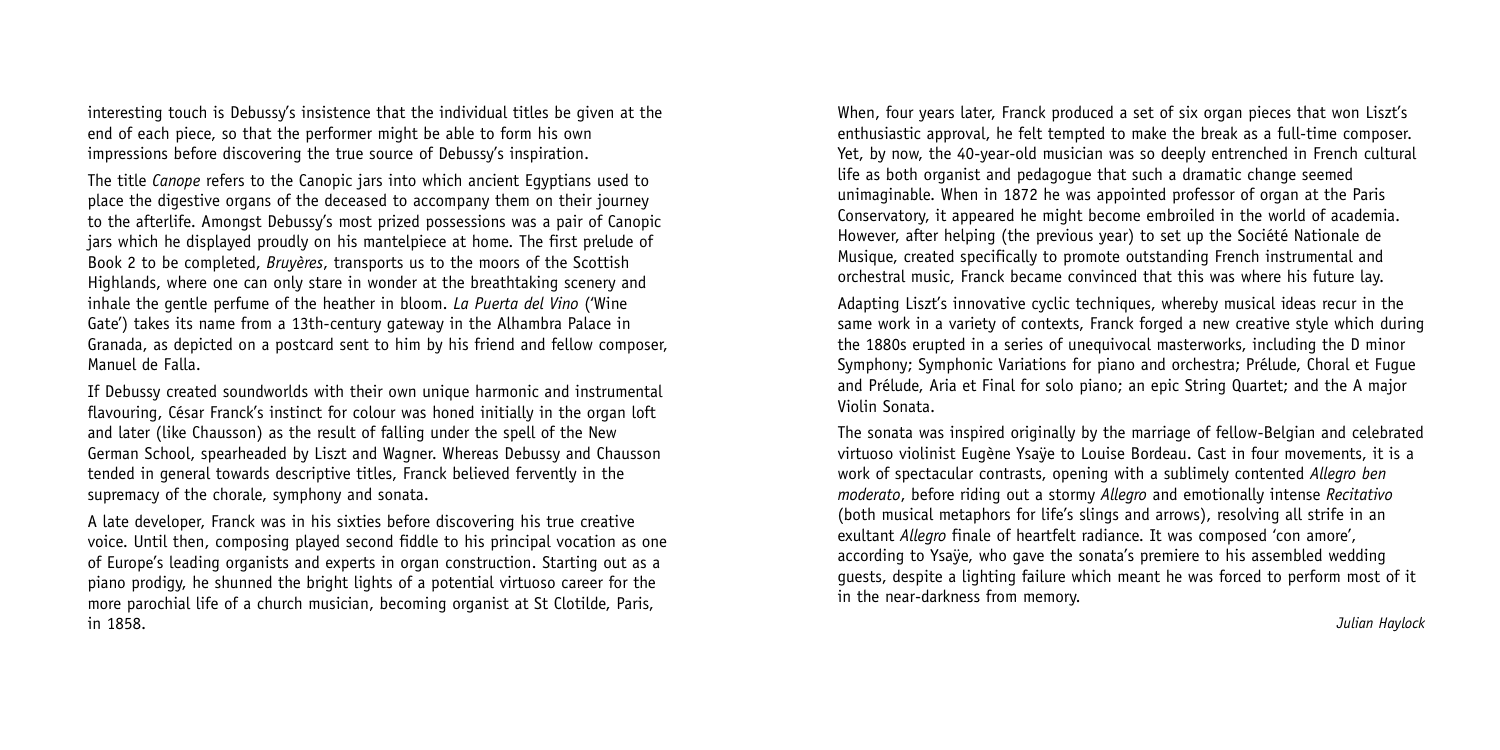#### **Daniel Rowland** *violin*

Dutch/English violinist Daniel Rowland's playing has been acclaimed as 'wonderful, ravishing in its finesse' by *The Guardian* and as 'both naked and highly virtuosic' by *NRC Handelsblad*, while *The Herald* praised his 'astonishing sound and uniquely single-minded intensity'.



Daniel has established himself on the international scene as a highly versatile, communicative, charismatic and adventurous performer, with a broad repertoire from Vivaldi to Van der Aa. In recent seasons Daniel has performed with concertos ranging from Beethoven to Brahms, Elgar, Berg, Korngold, Weinberg and Prokofiev, with conductors such as Heinz Holliger, Jaap van Zweden, François-Xavier Roth, Lawrence Foster, Antony Hermus and Rossen Milanov. He is a passionate advocate of contemporary concertos such as Vasks, Lindberg, Glass, Saariaho, Nisinman and Van der

Aa. Recently he premiered Isidora Žebeljan's Violin Concerto 'Three Curious Loves' and this autumn sees the premiere of Roxanna Panufnik's 'Songs of Love and Friendship' with the Dutch Radio Choir at the Concertgebouw. September 2020 sees the release of 'Distant Light', with violin concertos by Peteris Vasks (Challenge Records).

A passionate chamber musician, Daniel has performed with artists as diverse as Ivry Gitlis, Heinz Holliger, Martha Argerich, Michael Collins, Lars Vogt, Giovanni Sollima, Marcelo Nisinman, Willard White and Elvis Costello. Daniel is one half of acclaimed duo partnerships with pianist Natacha Kudritskaya with whom he earlier recorded for Champs Hill Records a disc dedicated to the Enescu Sonatas ('a perfect partnership' – *BBC Music Magazine*), and with cellist Maja Bogdanovic, whose recent duo CD 'Pas de deux' (Challenge Records) was described as 'a magical meeting between violin and cello' by Dutch daily *NRC Handelsblad*. In 2005 Daniel founded the Stift International Music Festival in the bucolic region of Twente in the eastern Netherlands, where he grew up, with the 15th century Stiftkerk as the main venue. The festival has garnered acclaim as one of great intimacy, adventure and atmosphere. Daniel was for twelve years the leader of the Brodsky Quartet, performing all over the world, and making numerous recordings, including the celebrated Shostakowitch Cycle.

Daniel was born in London, and started his violin lessons in Enschede after his parents moved to Twente in the eastern Netherlands. He studied with Jan Repko, Davina van Wely, Herman Krebbers, Viktor Liberman, Igor Oistrakh and Ivry Gitlis. His violin is by Lorenzo Storioni (Cremona 1796), and his bow is a Maline, kindly loaned by the Dutch Instrument Foundation. He teaches at the Royal College of Music in London. He lives in Amsterdam with his partner, cellist Maja Bogdanovic´.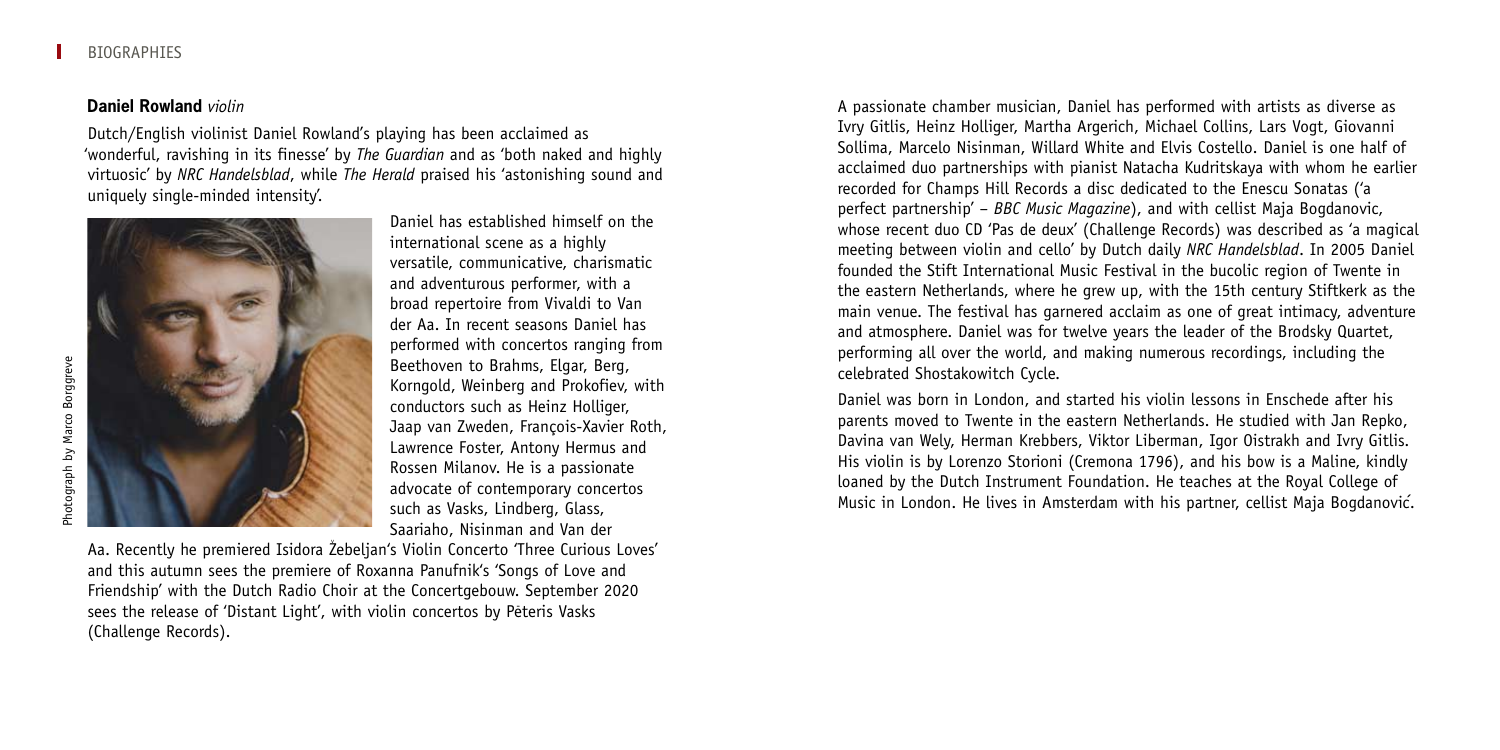#### **Natacha Kudritskaya** *piano*

hotograph by Emily Turkanik Photograph by Emily Turkanik

Young Natacha first stepped into the classical music world as a student of the Lysenko Music School in Kiev, where she completed her training at the age of seventeen. After these formative years, she was part of three tours across the USA



between 1996 and 2002 with the Kiev Symphony Orchestra; her very first experience as a concert musician.

She soon after entered the Tchaïkovski National Music Academy of Ukraine in Kiev where she followed the teachings of Irina Barinova and Igor Riabov and applied for the competitive CNSM in Paris at the age of nineteen. She studied simultaneously in both these institutions and graduated with the highest distinctions and honours of the jury.

Four personalities have left their imprint on Natacha's pianistic technique. First, Alain Planès, 'my

first professor, simply the representation of elegance, possessed a sheer sophisticated style'. Then came Jacques Rouvier, 'very attached to the text, a rigorous and meticulous personality'. Her encounter with Ferenc Rados in Budapest, later on, was crucial: 'he taught me how to read in between the notes' and, finally, Henri Barda 'felt like a hurricane devastating my whole work and training, for there to reign only the power of music'.

Rameau's work marked a turning point in her approach of pianistic technique and she dedicated two albums to this composer: first in 2009, in association with Luciano Berio, and then in 2012, with the label 1001 Notes.

The year 2009 was marked by competitions, before a time spent refining her technique, her first recitals and an encounter with chamber music to which she has regularly returned. It was also the year she was invited to perform in the most prominent festivals and concert halls across France and Europe.

Since 2015 Natacha Kudritskaya has been part of the Universal Music catalogue.

### **Francesco Sica** *violin*

Violinist Francesco Sica studied violin at the Academy of Music and Performing Arts in Frankfurt with Priya Mitchell and Sophia Jaffé and continued his chamber music studies in Essen and at Escuela Superior de Música Reina Sofia in Madrid. His musical development was enriched by masterclasses with Ivry Gitlis, Günter Pichler, Shmuel Ashkenasi, Ferenc Rados, Menahem Pressler, Eberhard Feltz. Francesco has won prizes at several national and international competitions including the prestigious Biennale di Violino Vittorio Veneto, and performs regularly as a soloist. A passionate chamber musician, he performs

at festivals such as the Lucerne, Stift, Rheingau, Heidelberger, Davos and Kitakyushu in Japan and is a member of the Monte Piano Trio and of the Geméaux Quartet. Born near Catania on Sicily, Francesco lives in Frankfurt.